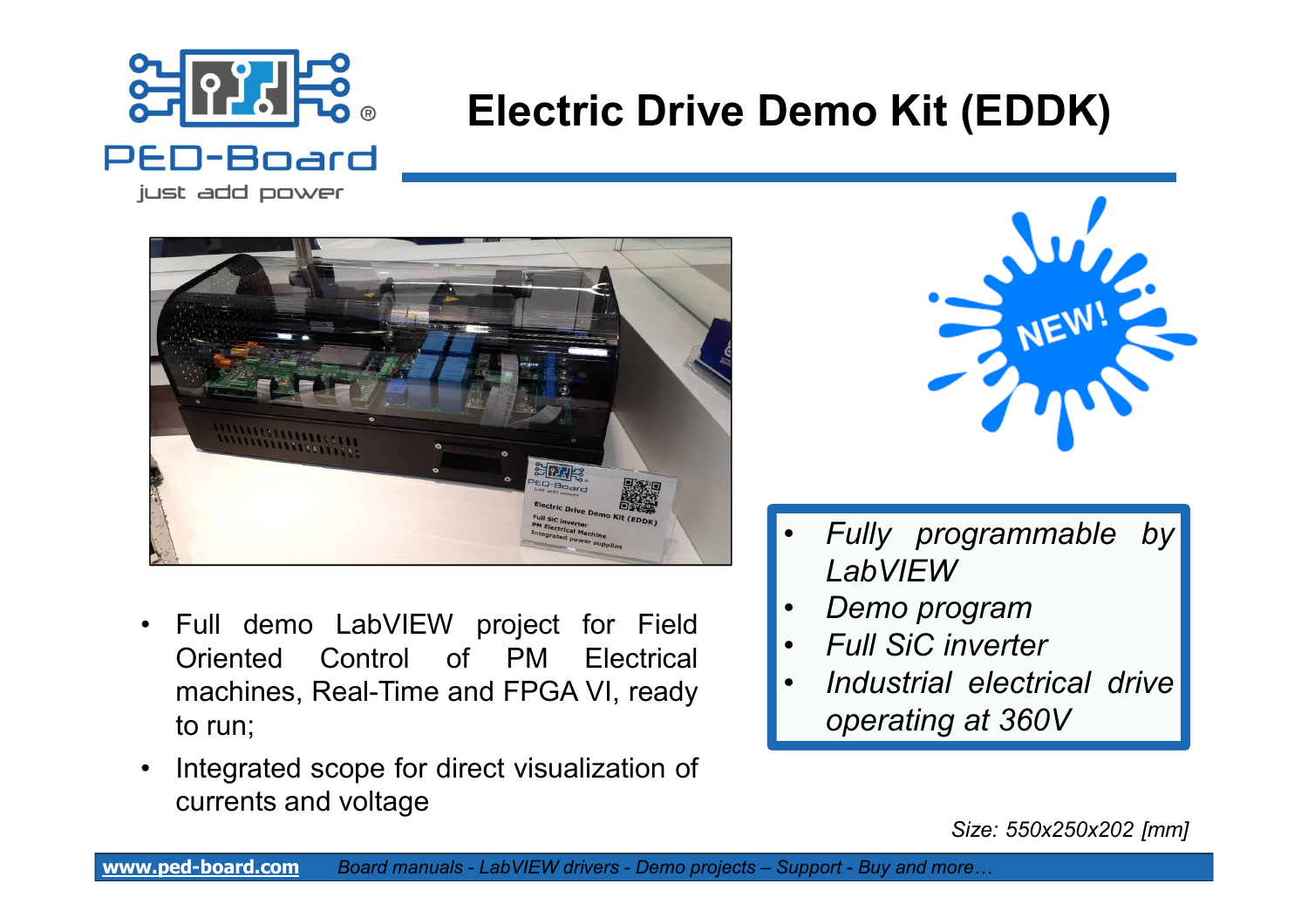

#### **Full SiC Inverter**

• EDDK is equipped with a full SiC inverter



- - Up to 60 kHz switching frequency
	- Synchronous sampling thanks to the FPGA calculation capabilities
	- Integrated measures

**[www.ped-board.com](http://www.ped-board.com)** *Board manuals - LabVIEW drivers - Demo projects – Support - Buy and more…*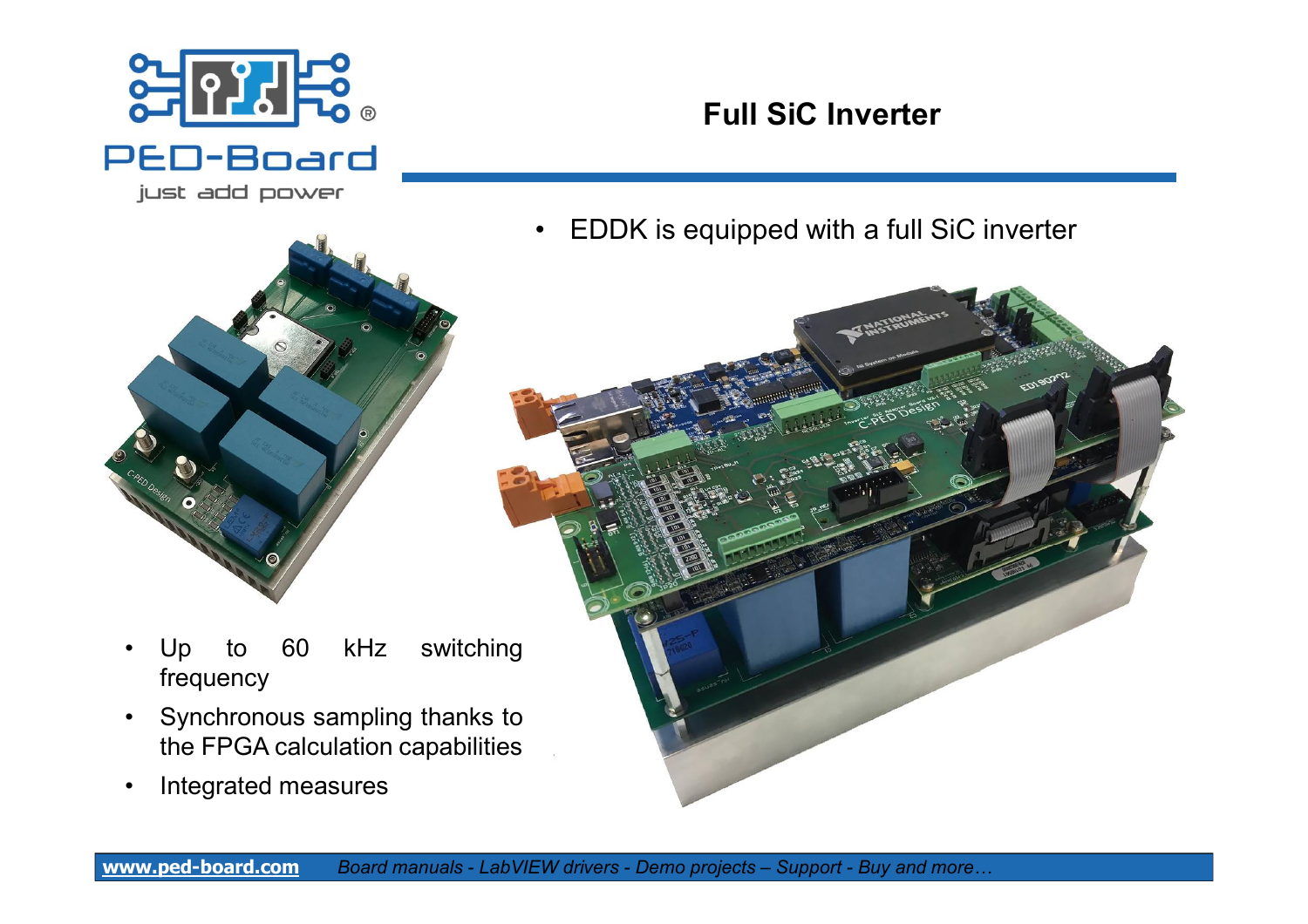

#### **Front Panel of the demo software**

just add power



- Speed or torque control
- Synchronous scope for currents and voltage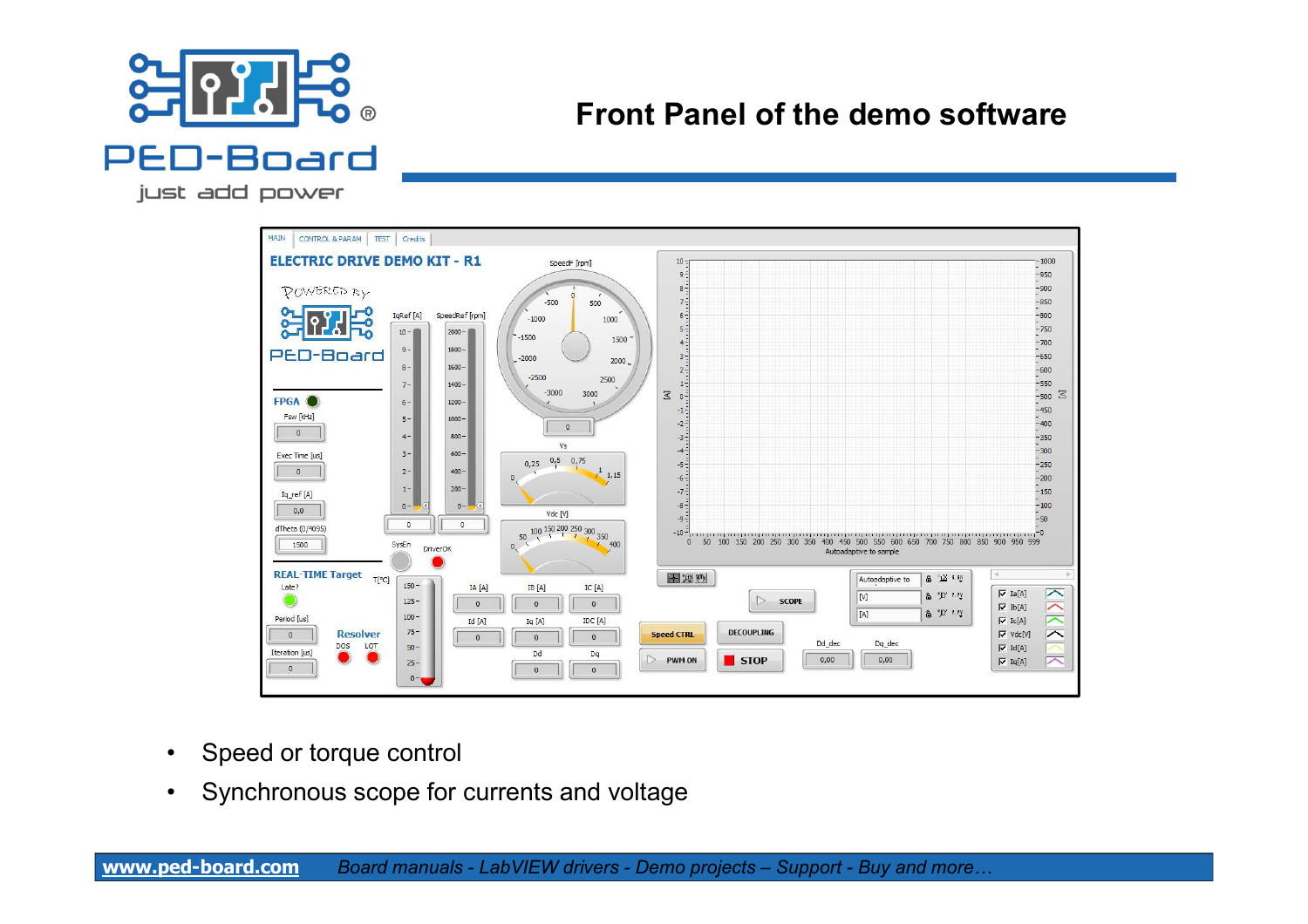

#### **EDDK will be equipped with the new PED-Board V3**

just add power



**[www.ped-board.com](http://www.ped-board.com)** *Board manuals - LabVIEW drivers - Demo projects – Support - Buy and more…*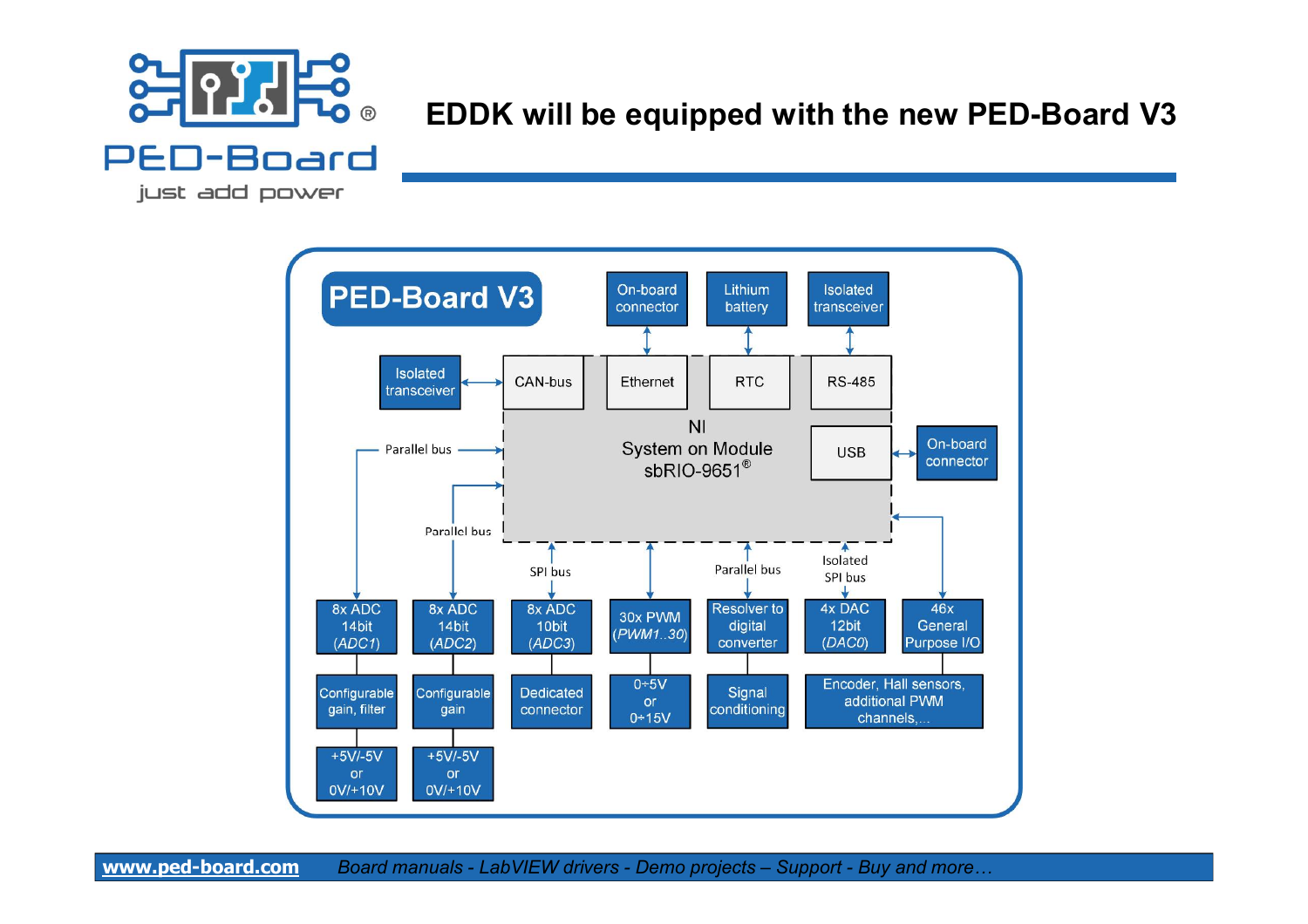

**[www.ped-board.com](http://www.ped-board.com)** *Board manuals - LabVIEW drivers - Demo projects – Support - Buy and more…*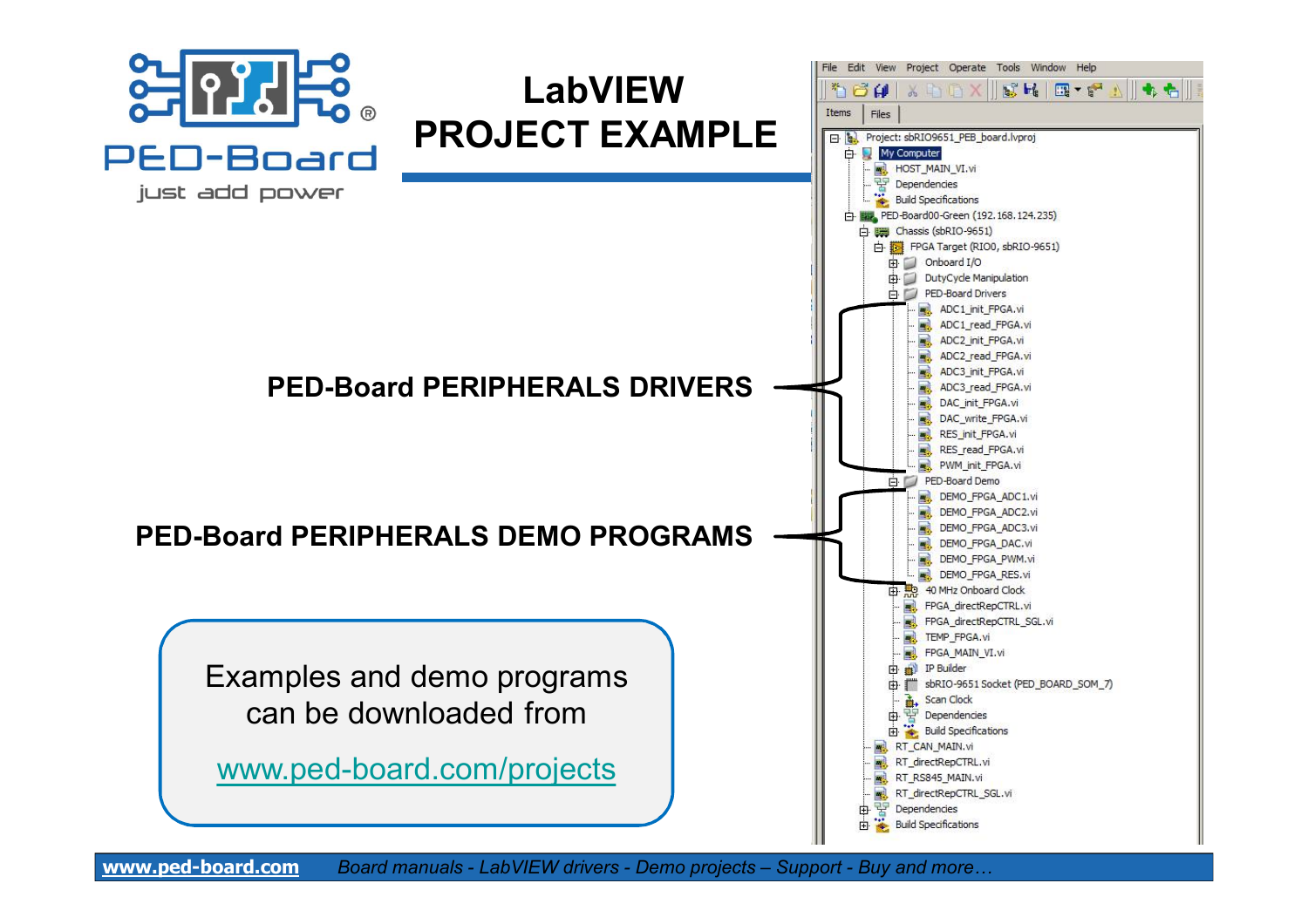

### **What's next….**

*Same hardware, new experience with new software*

- New control topologies like Model Predictive **Control**
- Flux-weakening
- Self tuning algorithms (detailed description)
- Load electrical machine will be accessible for external active braking…
	- simulating wind power systems
	- regenerative breaking
	- and much more...